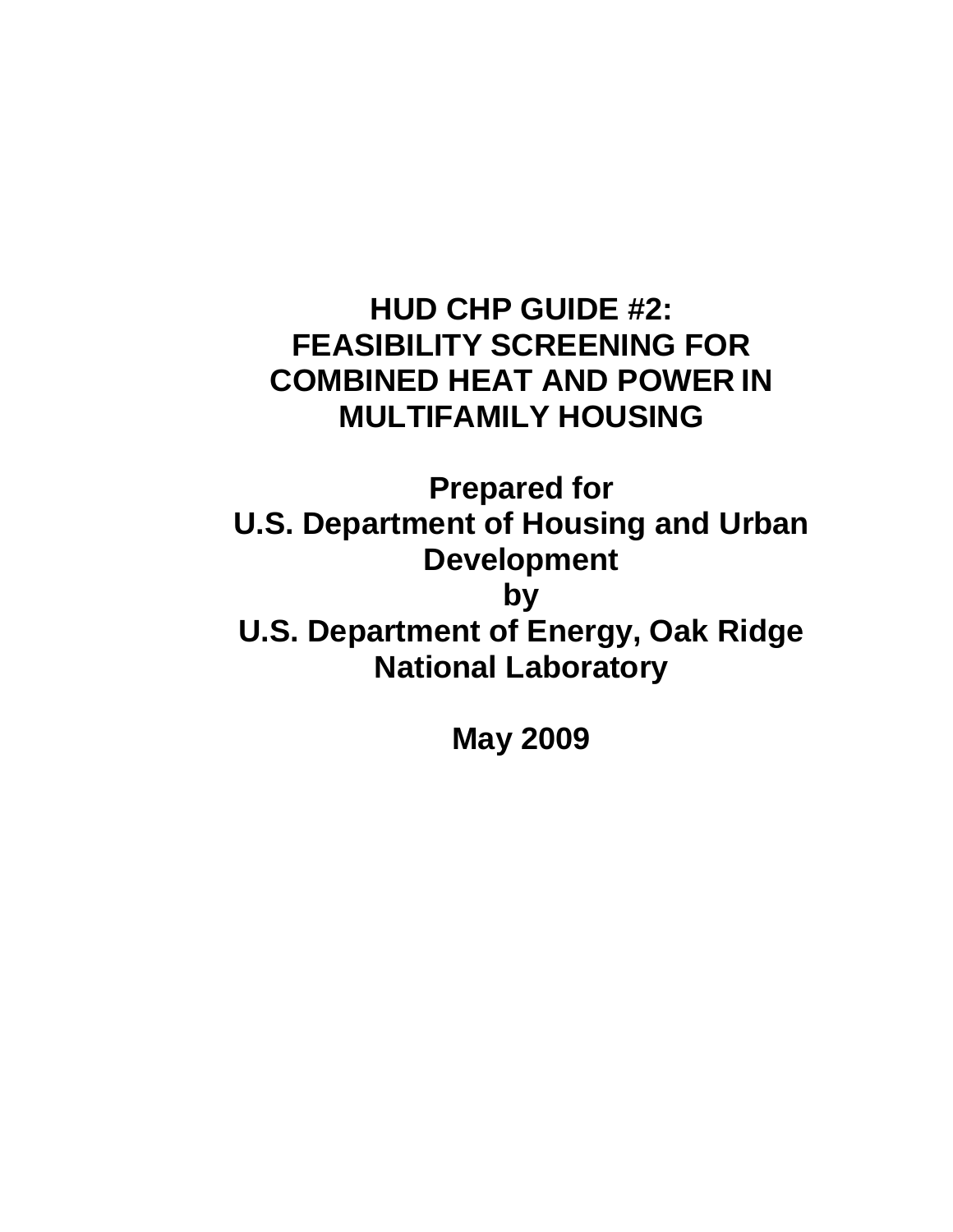# **Introduction**

The U.S. Department of Housing and Urban Development's (HUD) *2002 Energy Action*  Plan<sup>[1](#page-1-0)</sup> includes an initiative to promote the use of combined heat and power (CHP) in multifamily housing. The primary target is existing buildings.

The average efficiency of the fossil-fueled power plants in the U.S. is 33% and has remained virtually unchanged for 40 years. This means that two-thirds of the energy in the fuel is lost as heat, and 8% of the remainder is lost in transmission and distgribution over wires. Combined Heat and Power (CHP)--also known as "cogeneration"—is the sequential production of two or more useful forms of energy from a single fuel consuming device. CHP systems recycle waste heat and convert it to useful energy, and they can achieve overall efficiencies of over 80%.

CHP can significantly reduce a multi-family building's annual energy costs. Instead of buying all the building's electricity from a utility and separately purchasing fuel for its heating (mechanical) equipment, most--or even all--of the electricity and heat can be produced for less money by a small on-site power plant operating at a higher combined efficiency. The best economic prospects for CHP are single buildings with at least 100 units, master metered for utilities, with access to natural gas. The type of CHP system commonly applied to multi-family housing uses a "prime mover," that is, a reciprocating engine similar to that found in a car or truck, or a microturbine, that drives a generator to produce electricity. The heat (thermal energy) produced by this process is recovered and used to produce hot water or steam, operate a chiller or serve as a desiccant, instead of being exhausted from the engine and transferred through the engine radiator. CHP systems also often lead to increased ability to handle electric loads during power outages.

HUD, the U.S. Department of Energy (DOE) and the Environmental Protection Agency (EPA) have been working together to help implement the HUD CHP initiative. The activities include providing CHP guides for apartment building owners, working with the eight DOE-funded Regional CHP Application Centers  $(RACs)^2$  $(RACs)^2$ , preparing case studies, undertaking market analysis and promoting peer exchanges on CHP among the owners and managers of housing developments. For further information, see:

DOE- http://www.eere.energy.gov/de EPA- <http://www.epa.gov/chp> USCHPA- U.S. Clean Heat and Power Association - <http://www.uschpa.org/>

Two CHP guides have been put on the HUD website at:

<http://www.hud.gov/offices/cpd/library/energy/index.cfm>

CHP Guide #1: "Q&A on Combined Heat and Power for Multifamily Housing" explains the basics of CHP for apartment building owners and managers.

CHP Guide #2 (this Guide): "Feasibility Screening for Combined Heat and Power in Multifamily Housing" describes EPA's preliminary screening exercise and shows the

<span id="page-1-1"></span><span id="page-1-0"></span><sup>&</sup>lt;sup>1</sup> See [http://www.hud.gov/energy//](http://www.hud.gov/energy) for a copy of the HUD *Energy Action Plan*.<br><sup>2</sup> The RACs were designated "Clean Energy Centers" by Section 451 of the 2007 Energy Independence and Security Act, P.L. 110-140. It authorized appropriations of \$10 million a year for fiscal years 2008 through 2012 for five-year grants "to ensure their continued operations and effectiveness."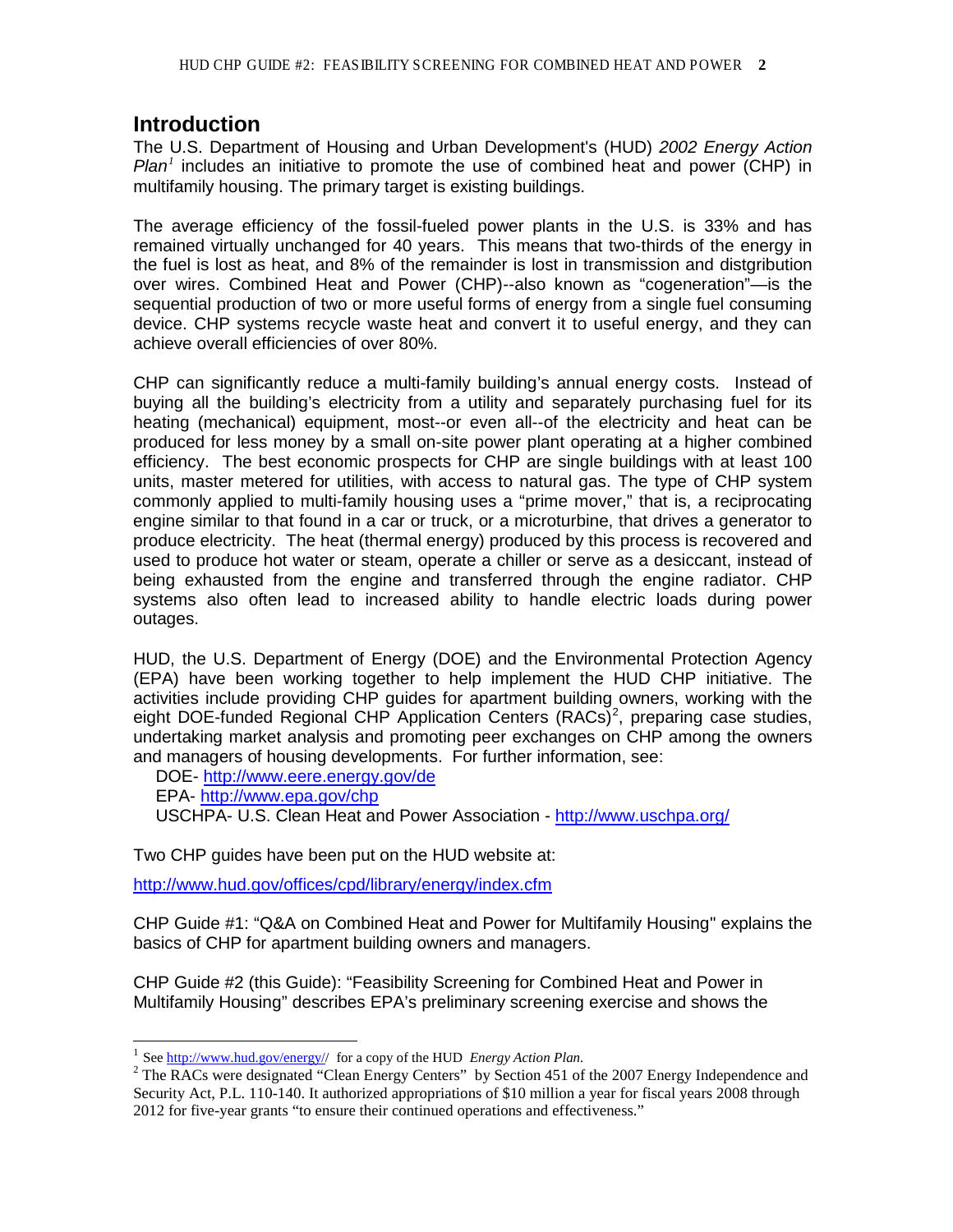screens for the feasibility screening tool, computer software prepared for HUD by the Oak Ridge National Laboratory (ORNL).

The American Recovery and Reinvestment Act of 2009 contains several tax incentives and billions of dollars in funding opportunities for CHP and waste energy recovery. A summary of the combined heat and power provisions is available from the web site of the U.S. Clean Heat and Power Association.

Stimulus funds for HUD public and assisted housing will provide another source for funding housing improvements that can include CHP. These will be announced during April 2009. Watch the HUD web site for information on them: [http://www.hud.gov](http://www.hud.gov/)

The 2008 Energy Improvement and Extension Act provides for a 10-percent investment tax credit (ITC) for the costs of the first 15 megawatts (MW) of CHP property under Section  $48(a)(3)(A)(v)$  of the Internal Revenue Code of 1986. The definition of CHP systems as "energy property" under the act might also qualify CHP for a five- year accelerated depreciation schedule under Section 168 of the Internal Revenue Code. The act also extended the existing 30-percent ITC for fuel cell property and the 10 percent ITC for microturbine property though December 31, 2016. For details, see: [http://www.epa.gov/chp/documents/chp\\_itc.pdf](http://www.epa.gov/chp/documents/chp_itc.pdf)

For the software tool prepared by the Oak Ridge National Laboratory and the User's Manual see:

http://eber.ed.ornl.gov/HUD\_CHP\_Guide\_version 2.1

For a profile of CHP installed in a 100 unit public housing project, see: <http://www.hud.gov/offices/cpd/energyenviron/energy/library/index.cfm>

For a web-cast summary of HUD's promotion of CHP go to: <http://www.hud.gov/webcasts/archives/envirhealth.cfm> (Bring up Part 2. CHP begins after the 51 minute point and runs about 20 minutes.)

The HUD contact for information on CHP-- and editor of this Guide-- is Robert Groberg, Office of Environment and Energy, [robert.groberg@hud.gov](mailto:robert.groberg@hud.gov)

The ORNL contact for questions on the CHP Guide is J. Michael (Mike) MacDonald, [macdonaldjm@ornl.gov](mailto:macdonaldjm@ornl.gov) , Energy and Transportation Science Division [http://www.ornl.gov/sci/ees/division\\_etsd.shtml](http://www.ornl.gov/sci/ees/division_etsd.shtml)

For further information on the RAC program, contact Merrill Smith, USDOE CHP Program Manager merrill.smith@hq.doe.gov, Patti Garland-ORNL Program Technical Assistance garlandpw@ornl.gov, and Ted Bronson-PEA, Program Technical Assistance. [tlbronsonpea@aol.com](mailto:tlbronsonpea@aol.com) .

For further information on the EPA CHP Partnership contact Felicia Ruiz, CHP Partnership Team Lead, at [Ruiz.Felicia@epa.gov](mailto:Ruiz.Felicia@epa.gov) or the CHP Partnership Hotline at chp@epa.gov or call (703) 373-8108.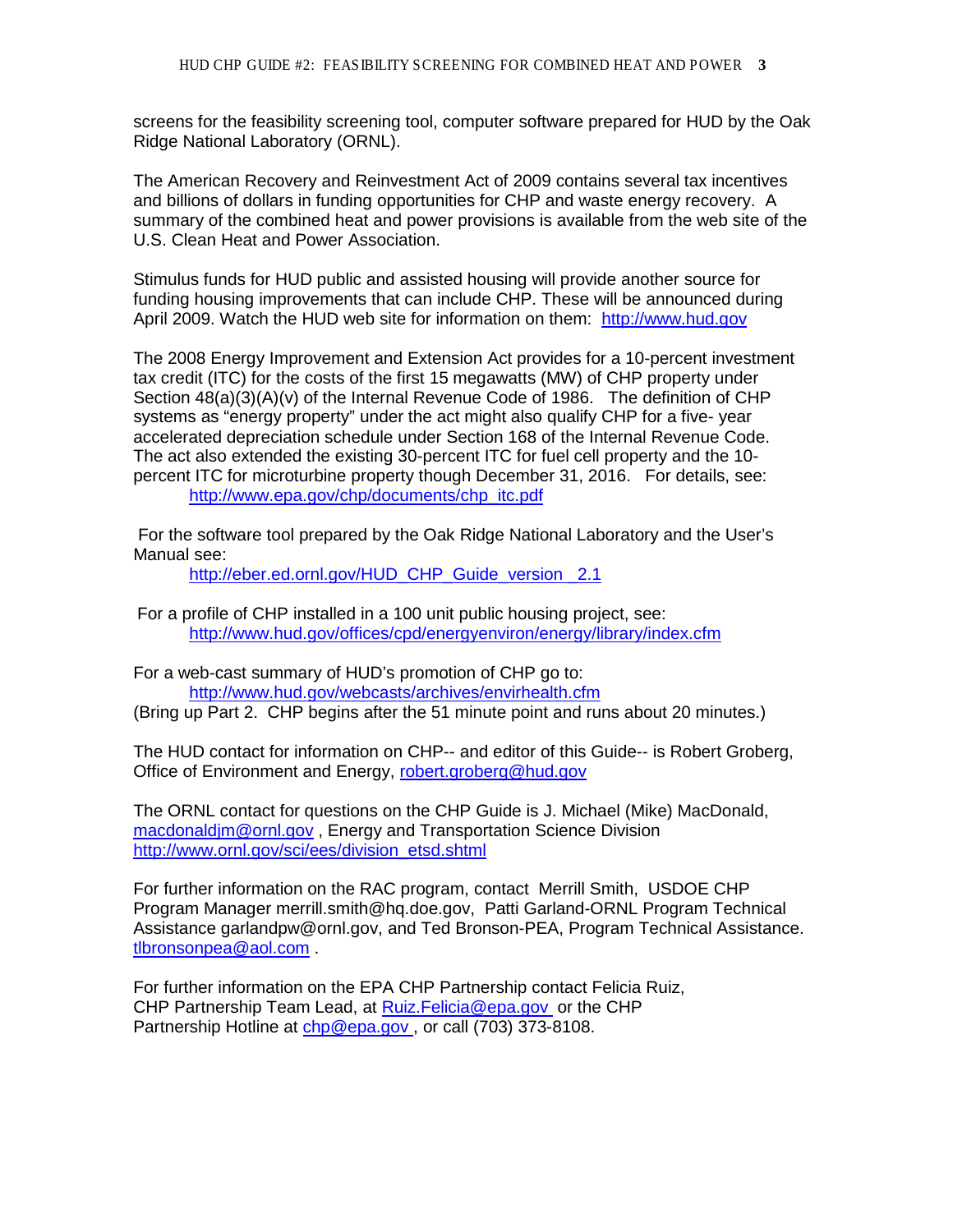**How do you determine whether it is appropriate to consider installing combined heat and power in multifamily housing? Here are two levels of screening available to owners and managers of apartment buildings. The first is a "qualifications screening" provided by the Environmental Protection Agency. The second is a form of Level 1 feasibility screening tool provided for HUD by the Oak Ridge National Laboratory. It can be used with very limited data as well as with detailed utility expenses for a year.**

**1. The Environmental Protection Agency (EPA)** has included in its web site descriptions of five stages for developing CHP: 1) Qualifications; 2) Level 1 Feasibility; 3) Level 2 Feasibility; 4) Procurement; and 5) Operations and Maintenance. See: <http://www.epa.gov/chp/project-development/index.html><sup>[3](#page-3-0)</sup>

For Stage 1, Qualifications, EPA has a simple questionnaire with eleven questions, designed for industry and commercial--including residential-- buildings. No special data inputs are required. You will find this questionnaire on the EPA Web site:

[http://www.epa.gov/chp/project-development/qualifier\\_form.html](http://www.epa.gov/chp/project-development/qualifier_form.html)

It is slightly modified below for "buildings." If three are answered "yes," EPA will offer more detailed analysis. The next step in assessing the potential of an investment in CHP is to perform a Level 1 Feasibility analysis to estimate the preliminary return on investment. The EPA CHP Partnership offers comprehensive Level 1 analysis services for qualifying projects and can provide contact information to others who perform these types of analyses. The contact information is included on the EPA Web site.

# **IS MY BUILDING A GOOD CANDIDATE FOR CHP?**

**STEP 1**  Check the points that apply to your building.

- **Do you pay more than \$.07/ kWh on average for electricity (including generation, transmission and distribution)?**
- **Are you concerned about the impact of current or future energy costs on your building?**
- **Is your building located in a deregulated electricity market?**
- **Are you concerned about power reliability? Is there a substantial financial impact to your building or residents if the power goes out for 1 hour? For 5 minutes?**
- **Do you have thermal loads throughout the year (including hot water, chilled water, hot air, steam, etc.)?**
- **Does your building have an existing central plant?**

<span id="page-3-0"></span><sup>&</sup>lt;sup>3</sup> The times and cost figures here are for larger megawatt installations compared to the kilowatt sized systems needed to serve apartment buildings. The HUD focus on preliminary or initial screening falls somewhere between EPA Stages 1 and 2.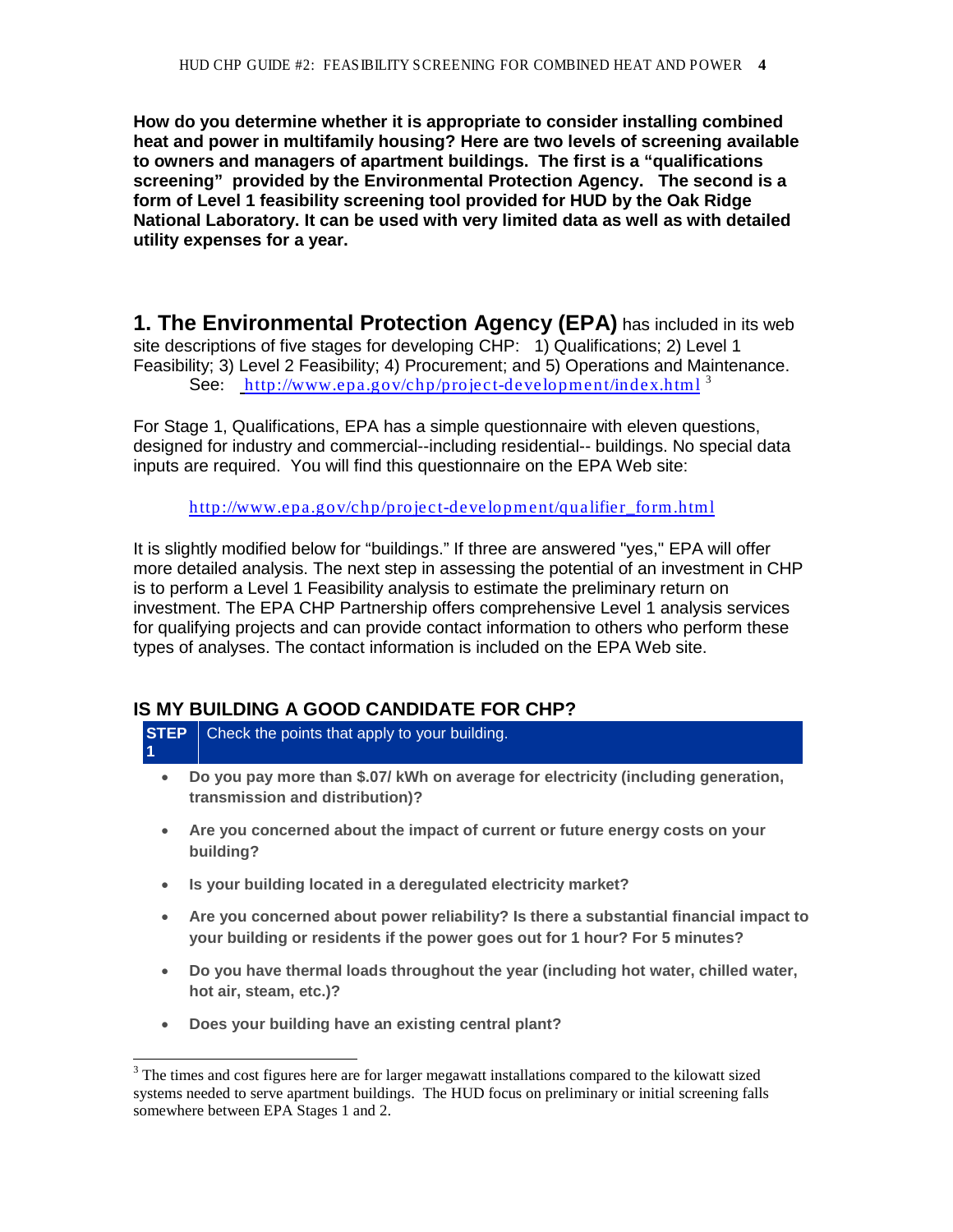- **Do you expect to replace, upgrade or retrofit central plant equipment within the next 3-5 years?**
- **Do you anticipate a building expansion or new construction project within the next 3-5 years?**
- **Have you already implemented energy efficiency measures and still have high energy costs?**
- **Are you interested in reducing your building's impact on the environment?**

#### **STEP 2 If you have answered "yes" to 3 or more of these of these questions, your facility may be a good candidate for CHP.**

The next step in assessing the potential of an investment in CHP is to have a Level 1 Feasibility Analysis performed to estimate the preliminary return on investment. EPA's CHP Partnership offers a comprehensive Level 1 analysis service for qualifying projects and can provide contact information to others who perform these types of analyses.

If you would like the EPA CHP Partnership to contact you with more information on its technical support services, fill out the form following the questionnaire on the EPA website and click "Submit." You can also contact EPA at (703) 373-8108.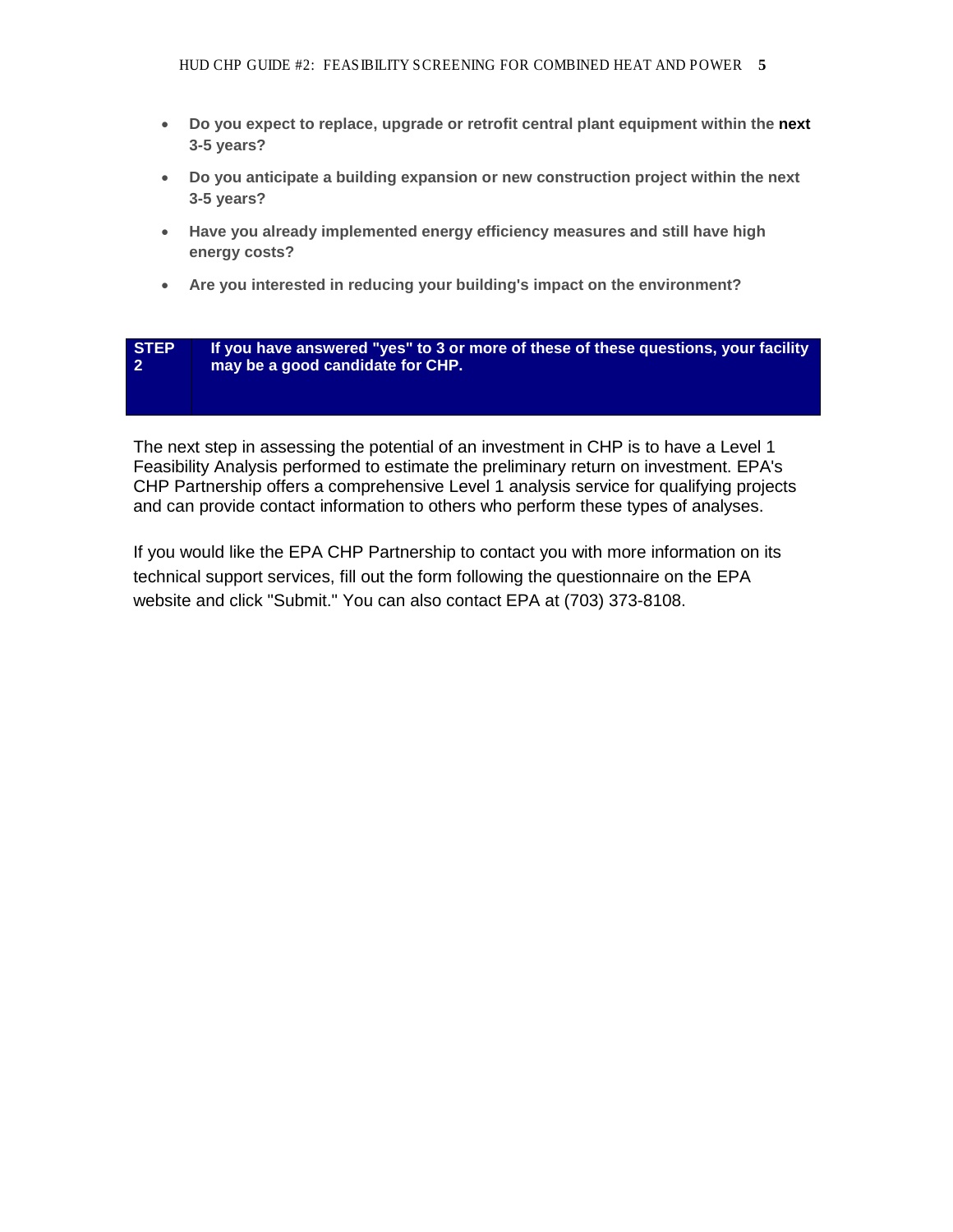# **2. The Oak Ridge** National **Laboratory (ORNL) HUD CHP** FEASIBILITY **SCREENING TOOL**

The Oak Ridge National Laboratory has created a computer software Tool for HUD that enables managers and owners of apartment buildings to do an initial screening of the potential for installing combined heat and power (cogeneration) in a building.<sup>[4](#page-5-0)</sup> It will roughly calculate the potential return on investment for installing CHP in a multifamily building. This is a form of Level 1 screening that is less-detailed than the EPA one cited above. The computerized worksheets contain nine screens: three for the input of information and six that display intermediate and final results for the three Methods of calculation.

Version 1 of the software considered use of recovered heat from the engine-generator to be used only for domestic hot water. Version 2.1 builds on Version 1 by considering the use of recovered heat for energy savings for space heating and cooling as well as for domestic hot water. The calculations provide the user with a range of estimated simple payback periods for installing and operating CHP in the building. Buildings with acceptable payback periods are candidates for more serious consideration that includes a detailed economic evaluation. Those with unacceptable paybacks can avoid further consideration of CHP.

The Tool will not do the calculations for all electric buildings, but there are examples of all electric buildings that converted a portion of the space heating to hot water and successfully installed combined heat and power. Wooster Manor in Danbury CT is one. See the profile of this development cited above.

**Preliminary Checklist:** The best prospects for installing CHP are buildings with at least 80 dwelling units, with access to natural gas needed to run the system, master-metered for utilities. Before going further, fill out the "Preliminary Checklist" found on the last page of the Guide. Buildings with fewer than 80 units or "No" answers to Questions 11-14 indicate obstacles to proceeding. These should be discussed with HUD, EPA, a Clean Energy Application Center or other source for advice on whether and how to proceed.

**With limited data:** Without entering detailed utility consumption data for a whole year, a quick, more theoretical assessment can be made with Method 3 of the Tool. Skip over the Monthly Utility Data screen, Figure 1. Enter in Figure 2, Utility Rate Data, only the utility rates0. In Figure 3, Intermediate Input Information, enter the location of the building, square footage to be heated and cooled, number of occupants and level of Hot Water Usage based on the type of occupancy. Method 3 uses space conditioning loads estimated from the DOE Energy Information Agency (EIA) degree day algorithms and hot water use estimated from ASHRAE publications. A payback based on this information will give a rough idea of whether it may be worthwhile to prepare more refined estimates by entering twelve months of utility bills and fuel costs and quantities.

<span id="page-5-0"></span> $\frac{1}{4}$  The Oak Ridge software drew on the worksheets in the 1989 "Cogeneration Manual" prepared for the Energy Conservation Division of the New York City Office of Rent and Housing Maintenance under contract to the New York State Energy Research and Development Authority by Hirschfeld and Stone Consulting Engineers, Glen Cove, NY. The original manual had three purposes: It explained the concept of CHP in multi-family buildings. It presented guidelines to evaluate technical and economic considerations. It provided guidelines for equipment installation and operation. It has been modified by HUD for use in other states.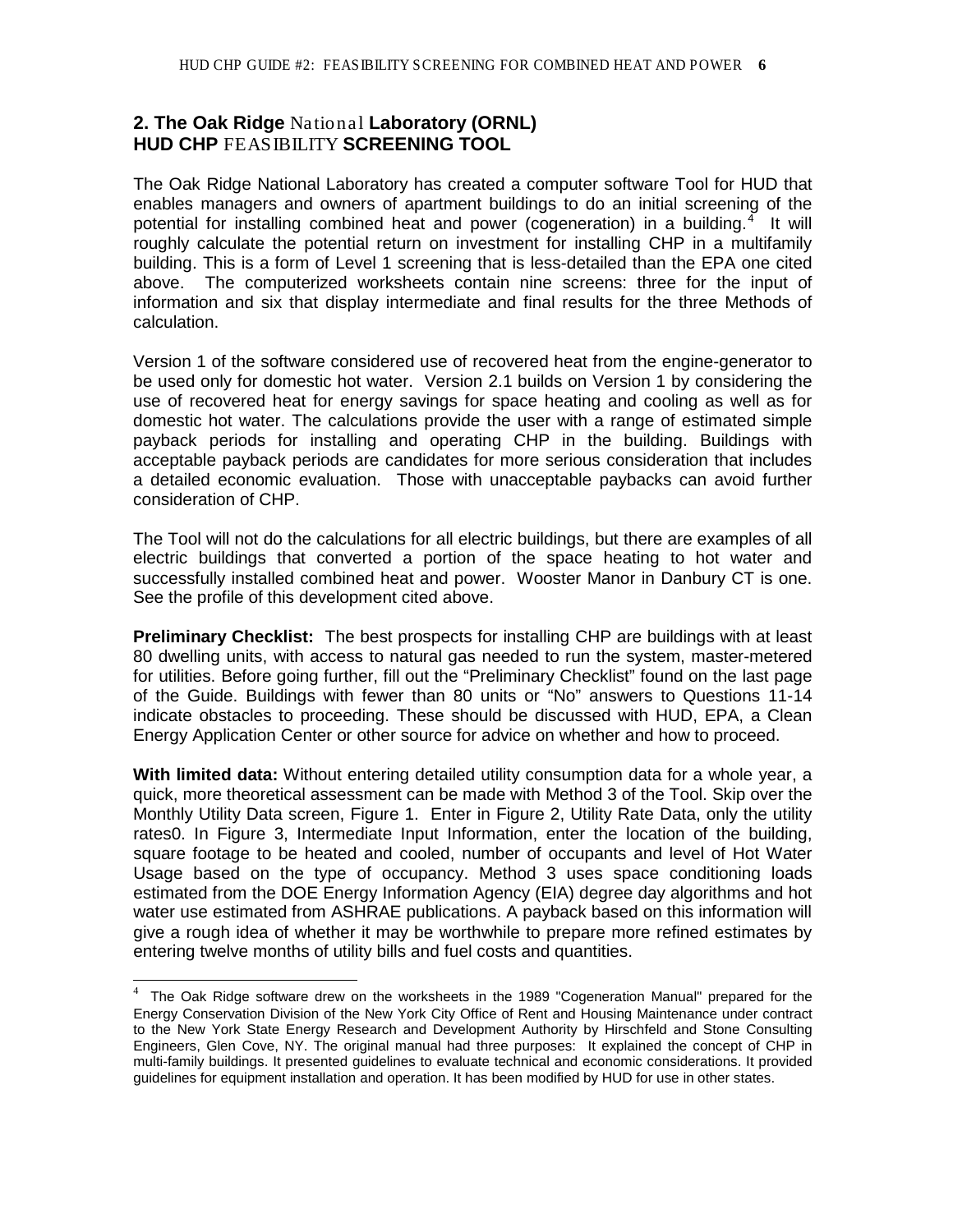**With a year's utility consumption and costs:** To run the software program for all three Methods, in addition to the limited data cited above, the user must enter in the Monthly Utility Data screen information from the twelve most recent months utility bill data for cost and level of consumption. The screen will show the Annual Totals and the Average Cost per kWh for electricity and per unit of gas or other fuel consumed.

If only total monthly cost is known, that is entered on the first data screen. Then see the instructions starting on page 7 for the approach to use in entering Utility Rate Data on the second screen.

| <b>Monthly Utility Data</b> | <b>Utility Rate Data</b> |                     | <b>Misc. Input Information</b> | <b>Energy Plots</b>               |                          | <b>Results</b>                      |                 |
|-----------------------------|--------------------------|---------------------|--------------------------------|-----------------------------------|--------------------------|-------------------------------------|-----------------|
| <b>Monthly Utility Data</b> |                          |                     |                                |                                   |                          |                                     |                 |
|                             |                          | Electricity         |                                | Fuel #1                           | $\overline{\phantom{0}}$ | Fuel #2                             | ×               |
|                             | kwh                      | kW.                 | $\ddot{\phantom{1}}$           | therms<br>$\overline{\mathbf{z}}$ | \$.                      | gallons<br>$\overline{\phantom{a}}$ | $\ddot{\bm{x}}$ |
| January                     | o                        | $\alpha$            | \$0                            | $\mathbf{0}$                      | 50.                      | Ü.                                  | \$0             |
| February                    | $\alpha$                 | $\mathbf{0}$        | \$0                            | $\circ$                           | \$0                      | o.                                  | \$0             |
| March                       | $\circ$                  | $\circ$             | \$0                            | $\mathbf{0}$                      | \$0                      | $\theta$                            | \$0             |
| April                       | $\circ$                  | $\circ$             | 釖                              | $\mathbf{0}$                      | \$0                      | 0                                   | \$0             |
| May                         | $\circ$                  | $\theta$            | \$0                            | $\ddot{\text{o}}$                 | \$0\$                    | 0.                                  | \$0             |
| June                        | o                        | $\mathbf{0}$        | \$0                            | $\theta$                          | \$0                      | $\mathbf{0}$                        | \$0             |
| July                        | $\circ$                  | $\mathbf{0}$        | 如                              | $\circ$                           | 20                       | $\theta$                            | \$0             |
| August                      | $\theta$                 | $\ddot{\mathbf{0}}$ | 釖                              | $\sigma$                          | 20                       | O.                                  | \$0             |
| September                   | $\circ$                  | $\mathbf{O}$        | \$0                            | $\sigma$                          | \$0                      | 0                                   | \$0             |
| October                     | $\circ$                  | $\circ$             | \$0                            | $\sigma$                          | \$0                      | $\mathbf{0}$                        | \$0             |
| November                    | $\circ$                  | $\circ$             | \$0                            | $\sigma$                          | \$0                      | o                                   | \$0             |
| December                    | $\mathbf{0}$             | $\circ$             | 如                              | $\circ$                           | \$0                      | o                                   | \$0             |
| Annual Total                | $\circ$                  |                     | $10^{-1}$                      | $\Omega$                          | $10^{-1}$                | $\circ$                             | \$0             |
| Average Cost                |                          |                     | \$0.000                        |                                   | \$0.000                  |                                     | \$0.000         |

**Figure 1 Monthly Utility Data**

The monthly electricity consumption (kWh) and demand (kW) are used in sizing an on-site generator to provide heat and power so that it does not exceed the amount of electricity that can be used by the apartment building. (Although many people would like to, it rarely makes sense to sell excess power back to the utility because the price paid is so low). In states where net metering is allowed (e.g. CA, CT) the meter may run backwards when the system generates more electricity than it needs. That means that the price "paid" by the utility is the same retail price charged by the utility. This generally is a favorable rate for the CHP system.

The consumption, type, and cost of fuels used on-site are used to estimate hot water loads and potential savings from producing hot water using engine heat. Some facilities use more than a single fossil fuel, perhaps to qualify for interruptible gas rates, so space is provided for two different fuels. Many people will not have to use the second set of columns for fuel data.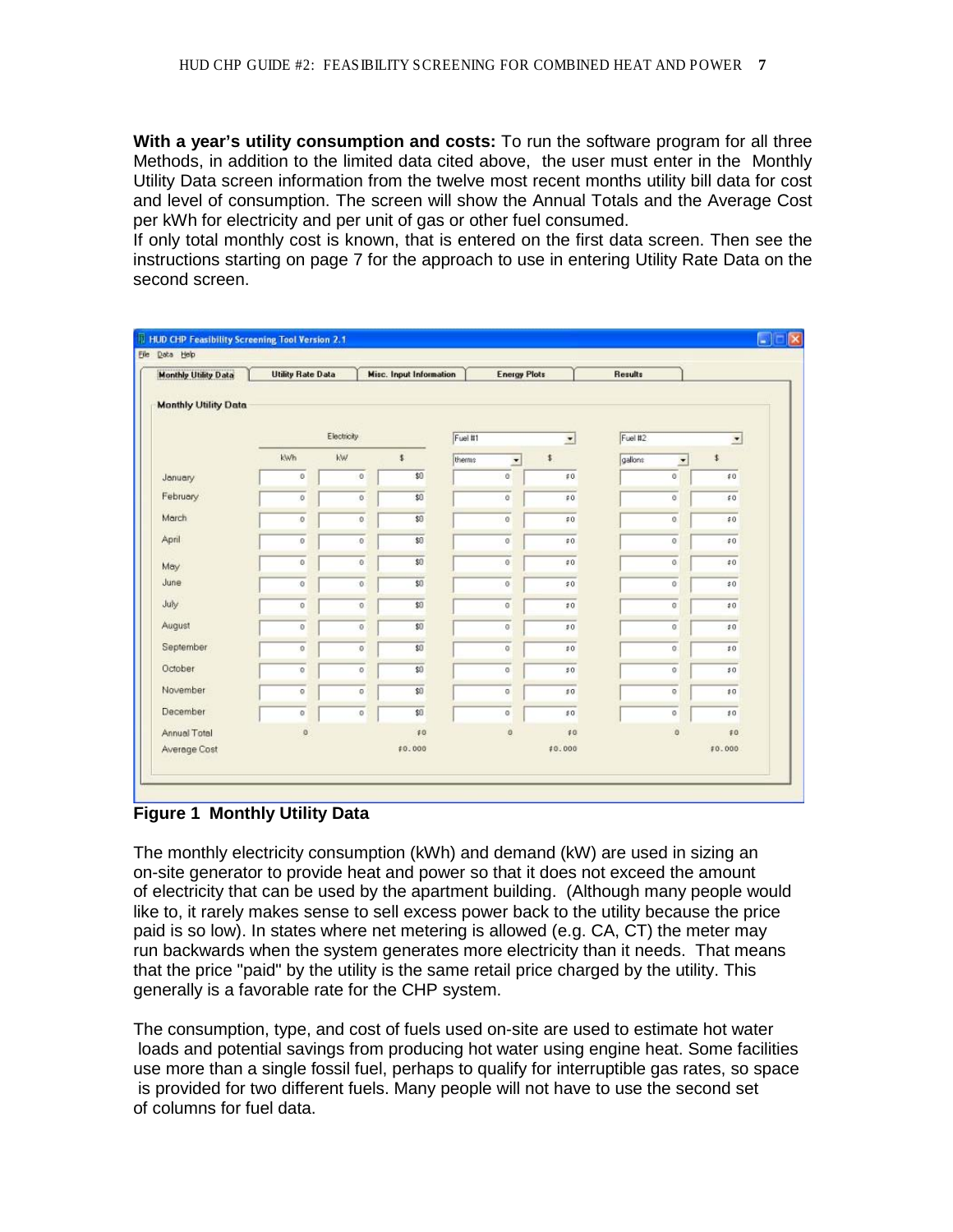The second screen of the program, Utility Rate Data, requires the user to enter some information about the electricity and gas rates at the facility. This form is shown in the figure below. The best results are obtained if the user can provide current information for the electricity charges (\$/kWh consumption charge and \$/kW demand charge) and the cost of natural gas. (It is assumed that any CHP or cogeneration equipment would use natural gas as its primary fuel; almost any other fuel would be difficult to permit because of NOx and SOx emissions.) If the electric utility uses a block rate structure where the usage and demand charges are set for multiple levels of consumption (e.g. first 100,000 kWh cost \$0.89/kWh, the next 100,000 cost \$0.056/kWh) or demand charges vary with time of day, the numbers entered should be for the last block used (the highest quantity consumption block, with associated energy and demand charges, seen by the facility, which may also be the lowest block rate).

Some of these electric rates, such as the declining block rates mentioned above, are tremendously confusing. As an alternative, users can enter the Average Cost calculated at the bottom of the Monthly Utility Data screen for the Energy Charge on this screen and leave all other components of the electric rate (Adjustment, Demand and Standby Charges) as zero. This approach will lead to simplified average cost results, but this approach is preferable to making other mistakes with input data to approximate complicated rate structures.

The Natural Gas Units selections on the Utility Rate Data Form are used in the calculations to estimate the amount of space heating and hot air produced by the fuel consumed.

| <b>Monthly Utility Data</b>  | <b>Utility Rate Data</b> | <b>Misc. Input Information</b> | <b>Energy Plots</b>           | <b>Results</b>         |           |
|------------------------------|--------------------------|--------------------------------|-------------------------------|------------------------|-----------|
|                              |                          |                                | <b>Natural Gas Rate Data</b>  |                        |           |
| <b>Electricity Rate Data</b> |                          |                                |                               |                        |           |
| Energy Charge                | \$0,0000 /kWh            |                                | Cost of Natural Gas           | \$0,0000               | $/$ therm |
| Fuel Adjustment Charge       | \$0.0000 /kWh            |                                | Natural Gas Units             |                        |           |
| Demand Charge                |                          | \$0.00 /kW per month           | G therms                      | C hundred cu ft (CCF)  |           |
|                              |                          |                                | decatherms                    | C thousand cu ft (MCF) |           |
|                              |                          | \$0.00 /kW per month           | C million Btu (MMBtu or MBtu) |                        |           |

### **Figure 2 Utility Rate Data**

The best way for building managers to secure utility consumption and rate data is to request it from the utility by letter. The request should be sent on the letterhead of the organization that has the utility relationship. Ask for the following site specific data:

> **"To: Utility Account Rep**, **Utility, Address, Account Number, Account Address,**

> **"(Name of organization)** requests that you provide historic billing data for the accounts and addresses listed above. Please provide us data for the most recent 12 months.

You may be contacted by **(name of contact person).** Thank you."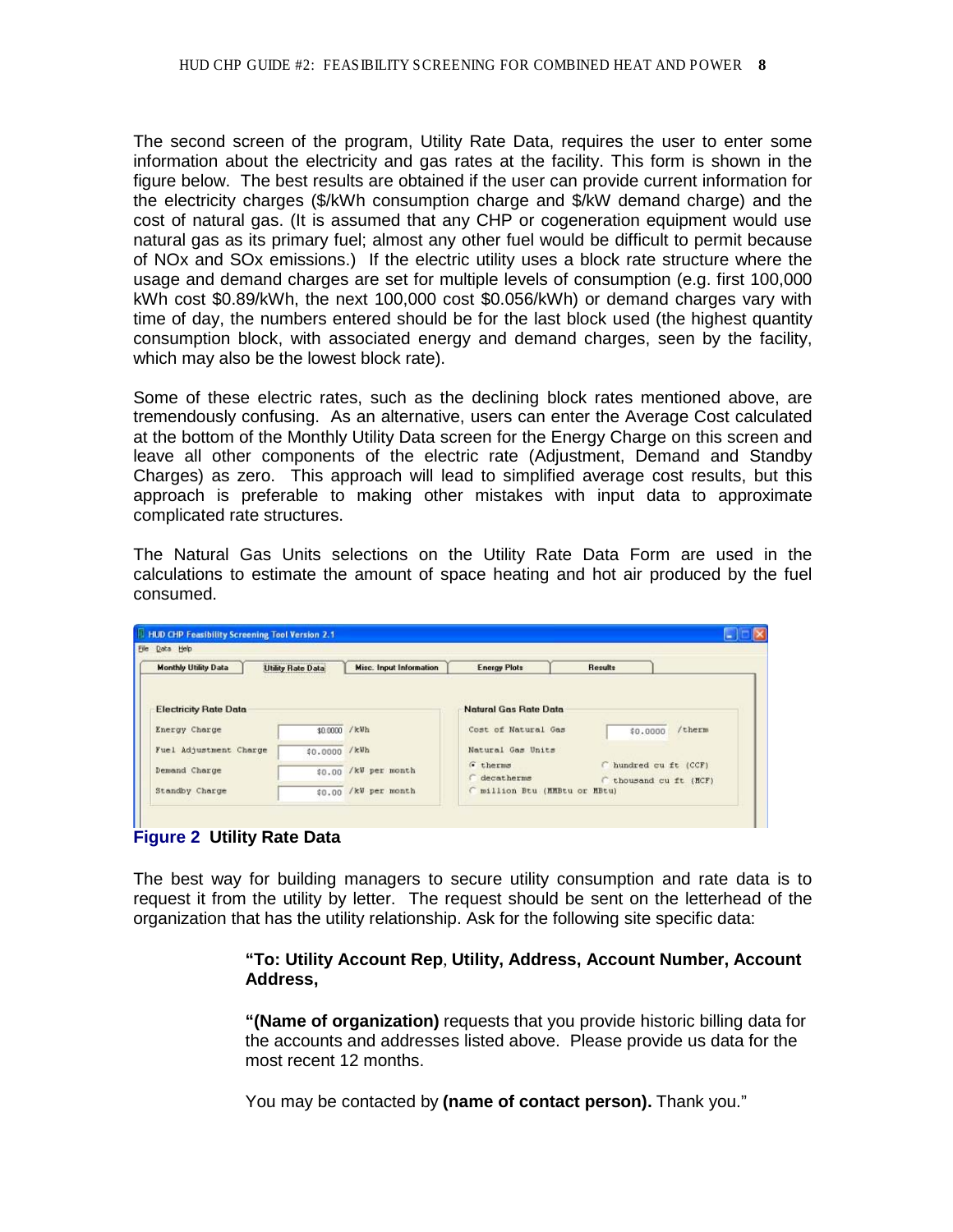#### **Miscellaneous Input Information**

Figure 3 requires Site Information for Estimating Heating and Cooling Loads.

-The user identifies the state and nearest city location of the building, enters the square footage to be heated and cooled and the approximate number of occupants.

-To help with the calculations for domestic hot water, the user chooses among three levels of use ranging from 27 to 54 gallons per day per person.

-Equipment Operating Assumptions show 75% and may be adjusted for the running time of the generator and the efficiency of the boiler.

-The Site Information for Estimating Equipment and Installation Costs permits a choice of the type of equipment, generally reciprocating engine or microturbine.

-The choice of Installation Difficulty—ranging from "low" to "retrofit"-- will have a major impact on the length of time for payback shown later under Results.

CHP calculations are performed using three different methods for estimating the building thermal loads. Method 3 employs a table of information for heating and cooling degree days that has been built into the Tool. The corresponding heating and cooling degree days selection for a typical year are based on the choice of location. These are correlated to "energy intensity factors" to estimate space heating and cooling loads using items 3a and b on this tab. The "Prime Mover" box at the bottom has different technology types "grayed out" depending on the size of system needed. If microturbines are an appropriate choice for the building, they will be available as a prime mover, but the Sample Data building load is over 400 kW (Figure 4), so microturbines are not allowed as a reasonable screening choice for this building (a later more detailed analysis could include them). The most common type of Prime Mover has been reciprocating engines, but the use of microturbines is increasing. Full size gas turbines require a load of at least a Megawatt and fuel cells are currently too expensive for use in this type of installation.

| <b>Monthly Utility Data</b>                                               | <b>Utility Rate Data</b> |                       |                          | Misc. Input Information | <b>Energy Plots</b>                                          | <b>Results</b> |  |
|---------------------------------------------------------------------------|--------------------------|-----------------------|--------------------------|-------------------------|--------------------------------------------------------------|----------------|--|
|                                                                           |                          |                       |                          |                         |                                                              |                |  |
| <b>Site Information for Estimating Heating &amp; Cooling Loads</b>        |                          |                       |                          |                         |                                                              |                |  |
| 1. State                                                                  |                          | New York              | $\mathbf{v}$             |                         | Hot Water Usage for Estimating Water Heater Energy           |                |  |
|                                                                           |                          |                       |                          |                         |                                                              |                |  |
| 2. City                                                                   |                          | Albany                | $\blacktriangledown$     |                         | 5. Hot Water Usage:<br>6 Low [27 gallons per day per person] |                |  |
| 3. Heated and Cooled Areas:                                               |                          |                       |                          |                         | <b>Couples</b>                                               |                |  |
| a. heated floorspace                                                      |                          |                       | O                        | sa ft                   | Higher population density                                    |                |  |
|                                                                           |                          |                       |                          |                         | Middle income<br>Seniors.                                    |                |  |
| b. air conditioned floorspace.                                            |                          |                       | Ü.                       | sgit                    | One person works, one stays home                             |                |  |
| 4. Approx. Number of Occupants                                            |                          |                       | o                        |                         | All accupants work                                           |                |  |
|                                                                           |                          |                       |                          |                         | ( Medium (44 gallons per day per person)<br>Families         |                |  |
| <b>Equipment Operating Assumptions</b>                                    |                          |                       |                          |                         | Public assistance                                            |                |  |
|                                                                           |                          | 75%                   | $\overline{\phantom{a}}$ |                         | <b>Singles</b>                                               |                |  |
| 6. Gen-Set Run Time Fraction:                                             |                          |                       |                          |                         | One-parent households                                        |                |  |
| 7. Annual Average Boiler Efficiency.                                      |                          | 75%                   | $\overline{\phantom{a}}$ |                         | ( High [54 gallons per day per person)<br>No occupants work  |                |  |
|                                                                           |                          |                       |                          |                         | public assistance and low income (mix).                      |                |  |
| <b>Site Information for Estimating Equipment &amp; Installation Costs</b> |                          |                       |                          |                         | family and one-parent households (mix)                       |                |  |
| Installation Difficulty<br>C Low                                          | <b>Prime Mover</b>       | <b>6</b> Recip-Engine |                          |                         | children<br>low income                                       |                |  |
| ( Typical                                                                 |                          | C Gas Turbine         |                          |                         |                                                              |                |  |
| C High                                                                    |                          | C Misroturbine        |                          |                         |                                                              |                |  |
| C Retrofit                                                                | C Fuel Cell              |                       |                          |                         |                                                              |                |  |
|                                                                           |                          |                       |                          |                         |                                                              |                |  |
|                                                                           |                          |                       |                          |                         |                                                              |                |  |
|                                                                           |                          |                       |                          |                         |                                                              |                |  |
|                                                                           |                          |                       |                          |                         |                                                              |                |  |
|                                                                           |                          |                       |                          |                         |                                                              |                |  |

**Figure 3 Miscellaneous Input Information**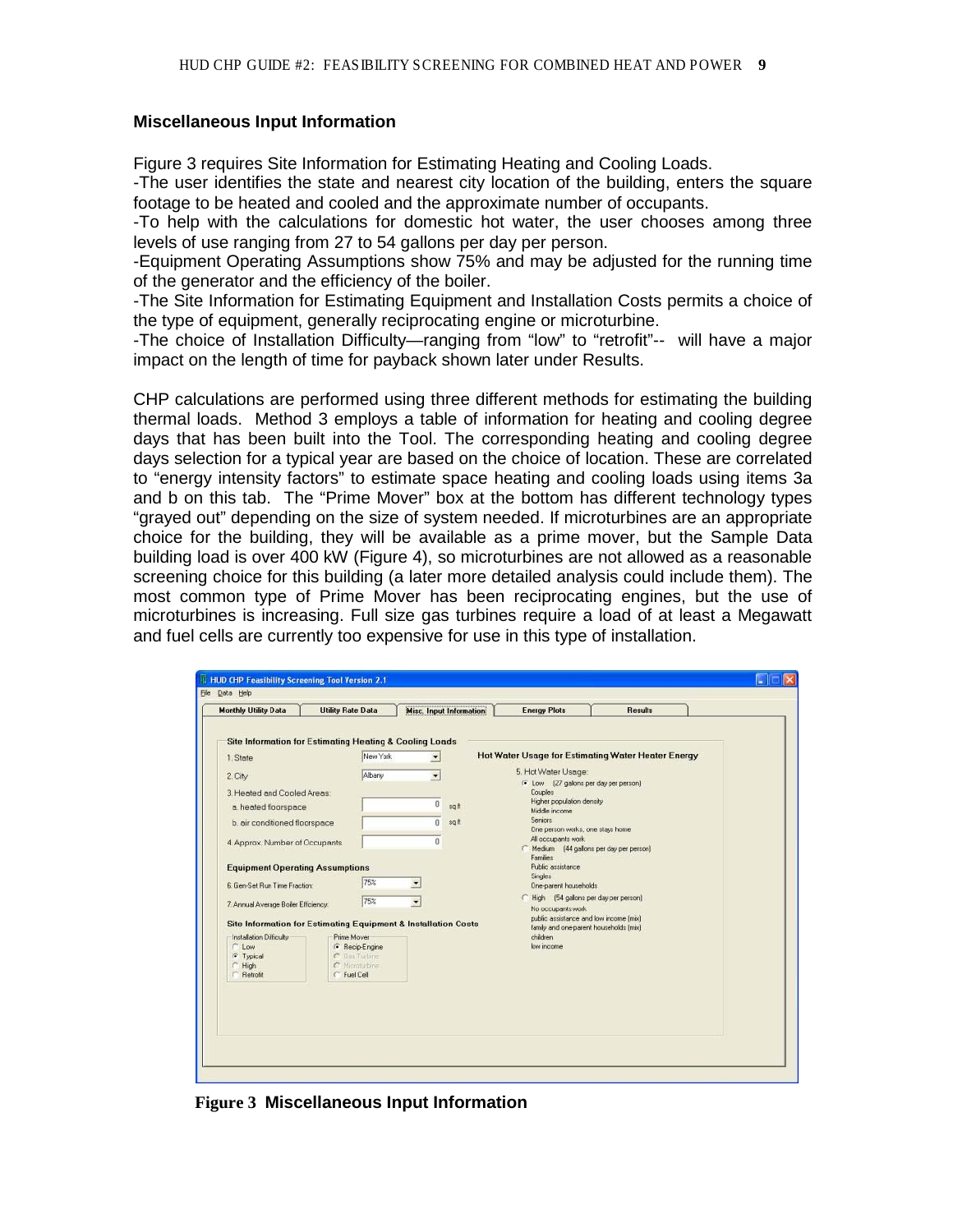**"Energy Plots"** provides graphs showing the results of the entries in the first screen: The graphs above show monthly power consumption, monthly electrical demand, and monthly fuel consumption As entered in Figure 1. A review of these graphs may reveal a spike or gap that indicates an error in an entry for Monthly Utility Data. The graphs below show the monthly data for the same three categories, and they including on-site generation calculated with Method 2 and corresponding reduced purchases from the utilities.



**Figure 4 Energy Plots**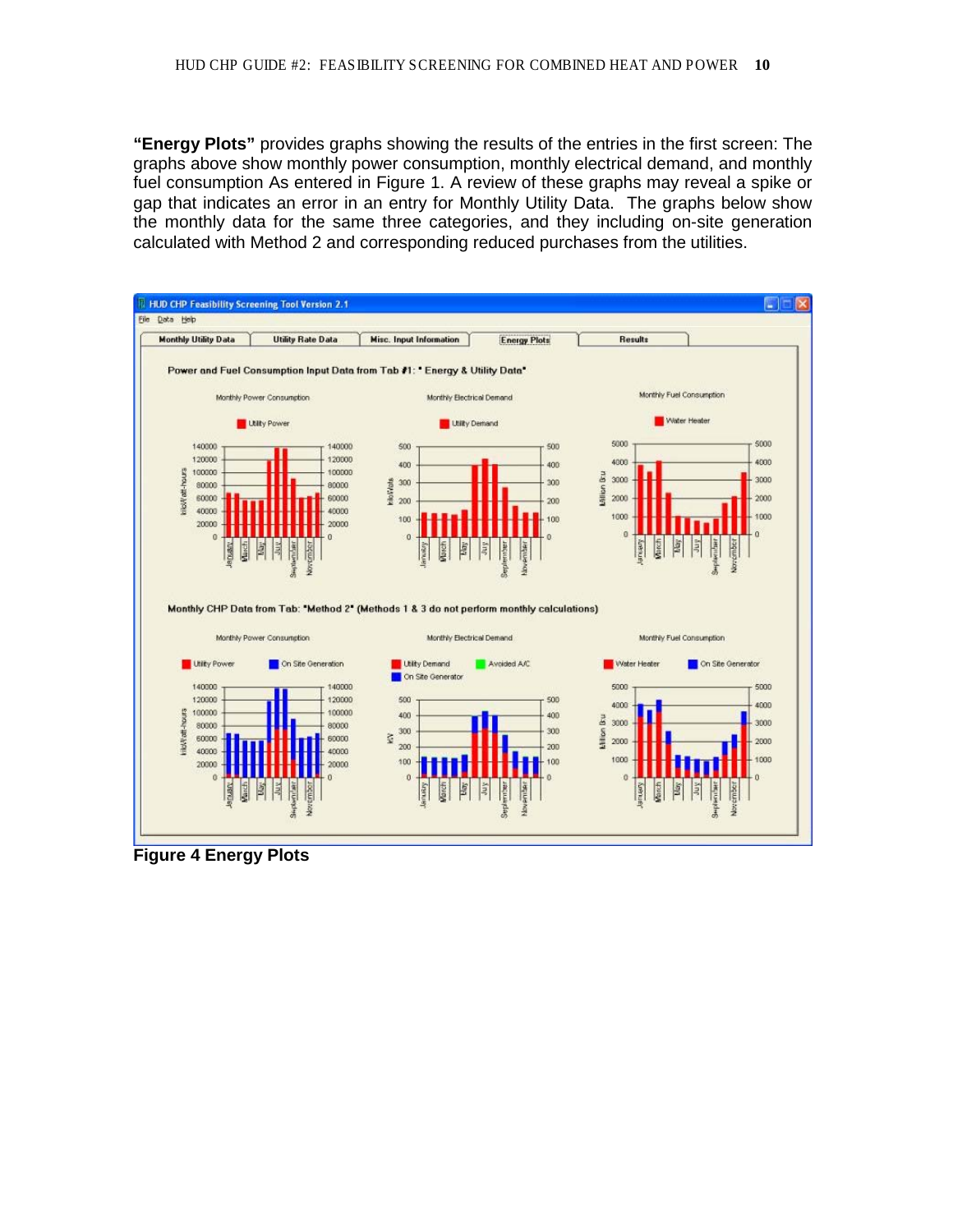**Results** are shown on five screens, (as well as on Figure 4, Energy Plots) and they may be printed following instructions found under the "File" heading above the screens.

Building owners and managers may only be interested in the level of detail shown under "Summary of Results" as shown below. The key elements in each of the three sets of calculations are included in the lower part of the screen.

| <b>Monthly Utility Data</b>              |                                                                                                                                                                                                                                                                 | <b>Misc. Input Information</b>                                                                                                                                                                                                                                                                                                                                                                                                                                                                                                                                                                                                                                                                                                                                                                                                                                                                                                                                                                                                                                                                                                       | <b>Energy Plots</b> | <b>Results</b>                                                                         |                              |
|------------------------------------------|-----------------------------------------------------------------------------------------------------------------------------------------------------------------------------------------------------------------------------------------------------------------|--------------------------------------------------------------------------------------------------------------------------------------------------------------------------------------------------------------------------------------------------------------------------------------------------------------------------------------------------------------------------------------------------------------------------------------------------------------------------------------------------------------------------------------------------------------------------------------------------------------------------------------------------------------------------------------------------------------------------------------------------------------------------------------------------------------------------------------------------------------------------------------------------------------------------------------------------------------------------------------------------------------------------------------------------------------------------------------------------------------------------------------|---------------------|----------------------------------------------------------------------------------------|------------------------------|
| <b>Summary of Results:</b><br>to 110 kW. | depending on assumptions about uses of<br>building thermal loads. These results are                                                                                                                                                                             | Simple payback ranges from 5.4 to 8.3 years<br>recovered heat and algorithms for estimating<br>also based on a recip-engine generator of 51                                                                                                                                                                                                                                                                                                                                                                                                                                                                                                                                                                                                                                                                                                                                                                                                                                                                                                                                                                                          |                     | Show Details for:<br><b>⊽</b> Summary<br>F Method 1<br>F Method 2<br>$\Gamma$ Method 3 | <b>Comparions of Methods</b> |
|                                          | a. simple payback of 5.4 years<br>d. 107 kW recip-engine generator<br>a. simple payback of 6.0 years<br>6,570 hours/year<br>d. 110 kW recip-engine generator<br>a. simple payback of 8.3 years<br>operating 6,570 hours/year<br>e. 51 kW recip-engine generator | 1. Recovered Heat for Domestic Hot Water Only (Loads Estimated from Utility Bills)<br>b. potable hot water load estimated from summer fuel consumption<br>c. generator sized to meet potable hot water loads operating 7,440 hours/year<br>2. Recovered Heat for Heating, Air Conditioning and<br>Domestic Hot Water (Loads Estimated from Utility Bills)<br>b. space heating, cooling, and potable hot water loads estimated<br>from monthly power and fuel consumption<br>c. generator sized to meet heating, cooling, and hot water loads operating<br>3. Recovered Heat Used for Heating, Air Conditioning, and Domestic Hot Water<br>(Space Conditioning Loads Estimated from EIA Degree-Day Algorithms and<br>Hot Water Use Estimated from ASHRAE Publications)<br>b. space heating and cooling loads estimated using heating and cooling degree<br>for Philadelphia, Pennsylvania using EIA algorithms<br>c. potable hot water load estimated using high hot water usage data for<br>ground and hot water tank temperatures of 54.1 F and 140.0 F<br>d. generator sized to meet heating, cooling, and potable hot water loads |                     |                                                                                        |                              |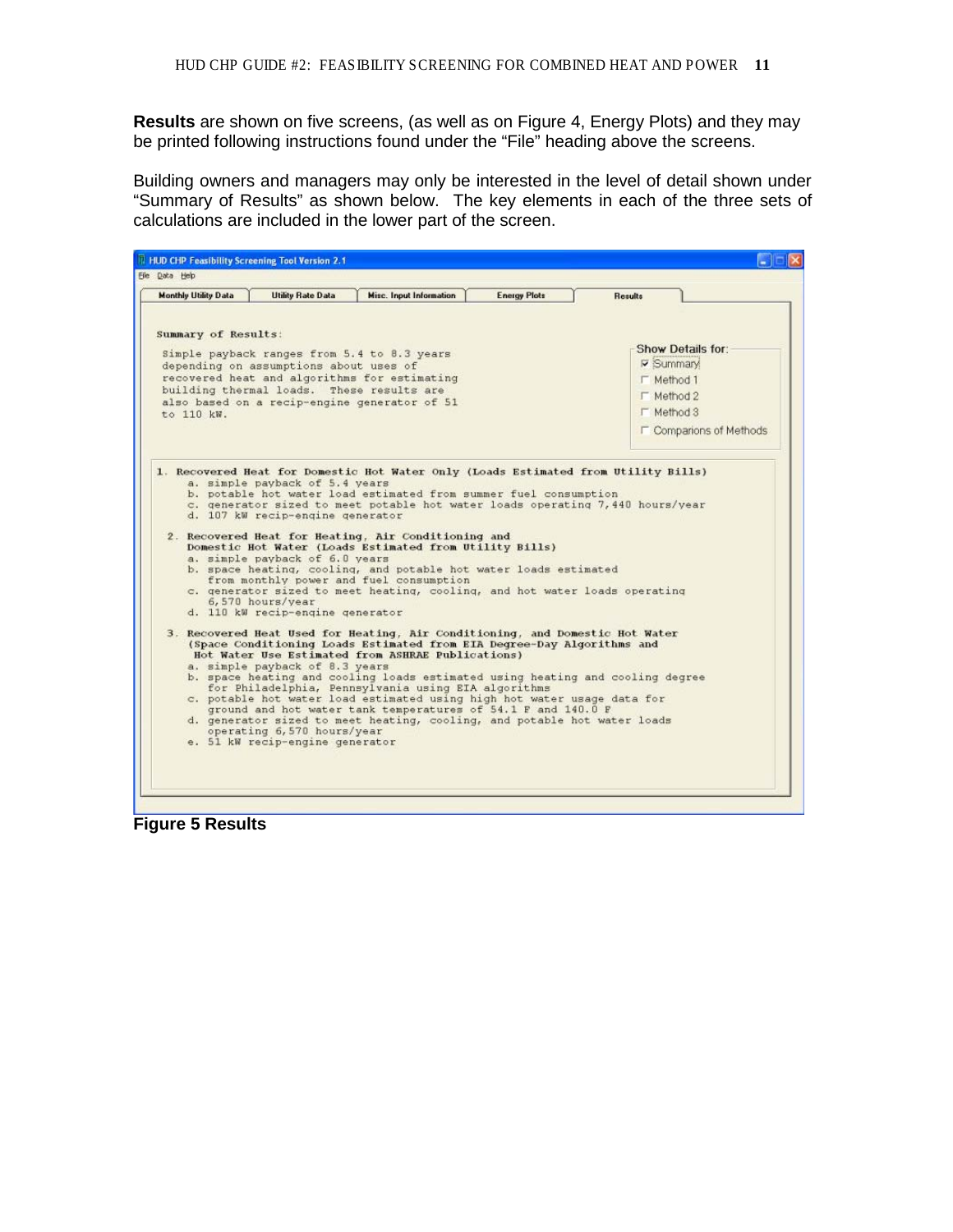Another array that may be useful for building owners and managers is found in the "Sideby-Side" Results **Comparison of Methods** screen. It lists data for eleven components of the analysis. When the software program is open, the user can change the settings, e.g. shifting from "Low" to "Retrofit" for Installation Difficulty and immediately go to the Comparison screen to see the differences in installation costs and simple payback periods.

| I HUD CHP Feasibility Screening Tool Version 2.1                                        |                                |                     |             |                            |                              |                |
|-----------------------------------------------------------------------------------------|--------------------------------|---------------------|-------------|----------------------------|------------------------------|----------------|
| File Data Help                                                                          |                                |                     |             |                            |                              |                |
| Monthly Utility Data<br><b>Utility Rate Data</b>                                        | <b>Misc. Input Information</b> | <b>Energy Plots</b> |             | <b>Results</b>             | <b>Comparison of Methods</b> | 図              |
|                                                                                         |                                |                     |             |                            |                              | S              |
| Comparison of Loads and CHP System Information for Alternative Calculational Procedures |                                |                     |             |                            |                              | Ξ              |
|                                                                                         | Method 1                       | Method 2            | Method 3    |                            |                              | 楽              |
| 1. Service Hot Water Load                                                               | 7,607                          | 7,607               |             | 1,874 MMBtu                |                              | $\bullet$      |
| 2. Space Heating & Hot Water Load<br>3. Space Cooling Load                              |                                | 11,281<br>2,756     |             | 2,835 MMBtu<br>1,909 MMBtu |                              | $\blacksquare$ |
| 4. Total Thermal Load                                                                   | 7,607                          | 21,643              |             | 6,618 MMBtu                |                              | ۰              |
| 5. Generator Capacity                                                                   | 107                            | 110                 |             | 51 kW                      |                              |                |
| 6. Operating Time                                                                       | 7,440                          | 6,570               |             | 6,570 hours                |                              | 曲              |
| 7. Power Output                                                                         | 799,014                        | 729,000             | 331,790 kWh |                            |                              | 8              |
| 8. Recovered Heat                                                                       | 4,451                          | 4,040               |             | 2,068 MMBtu                |                              | $\approx$      |
| 9. Installed Cost                                                                       | \$200,992                      | \$203,718           | \$141,471   |                            |                              | ومرمرة         |
| 10. Annual Operating Savings                                                            | \$37,377                       | \$34,001            | \$16,963    |                            |                              |                |
| 11. Simple Payback                                                                      | 5.4                            | 6.0                 |             | 8.3 years                  |                              | $\circ$        |
|                                                                                         |                                |                     |             |                            |                              | $\blacksquare$ |
|                                                                                         |                                |                     |             |                            |                              |                |
|                                                                                         |                                |                     |             |                            |                              | 巫              |
|                                                                                         |                                |                     |             |                            |                              | 画              |
|                                                                                         |                                |                     |             |                            |                              | 圈              |
|                                                                                         |                                |                     |             |                            |                              | $\blacksquare$ |
|                                                                                         |                                |                     |             |                            |                              |                |
|                                                                                         |                                |                     |             |                            |                              |                |
|                                                                                         |                                |                     |             |                            |                              |                |
|                                                                                         |                                |                     |             |                            |                              |                |
|                                                                                         |                                |                     |             |                            |                              |                |
|                                                                                         |                                |                     |             |                            |                              |                |
|                                                                                         |                                |                     |             |                            |                              |                |
|                                                                                         |                                |                     |             |                            |                              |                |
|                                                                                         |                                |                     |             |                            |                              | $\odot$        |
|                                                                                         |                                |                     |             |                            |                              | 国国             |
|                                                                                         |                                |                     |             |                            |                              | y5             |
|                                                                                         |                                |                     |             |                            |                              | 11:45          |
|                                                                                         |                                |                     |             |                            |                              |                |

**Figure 6 Comparison of Methods**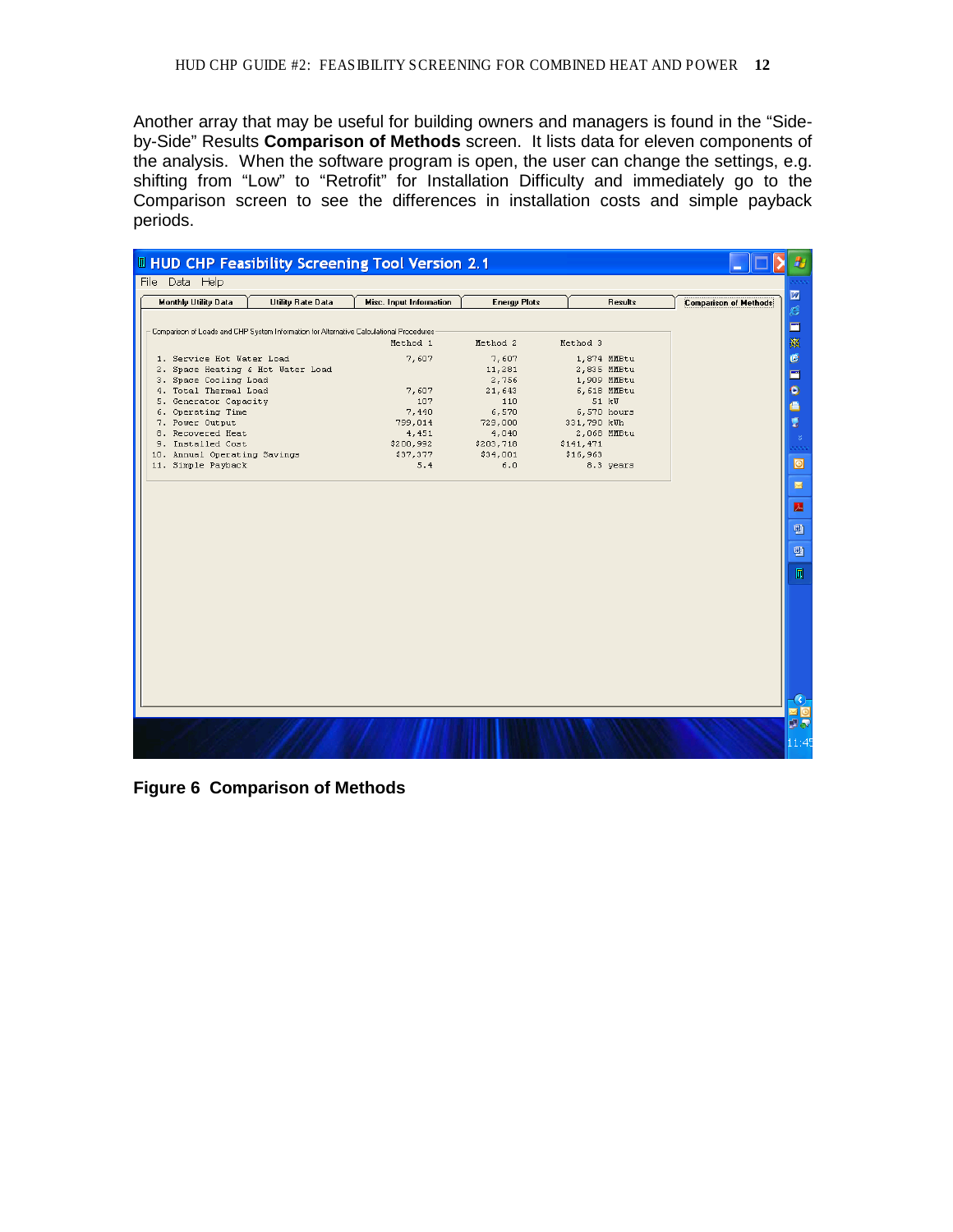The details behind these conclusions are found on the screens for Methods 1, 2 and 3.

Below is one page of the very detailed material in the algorithms that backs up the calculations for **Method 3**. They may be of interest to engineers for checking assumptions and methodology, such as efficiency levels and value of recovered heat.

| <b>Monthly Utility Data</b> | <b>Utility Rate Data</b>                             |                     | <b>Misc. Input Information</b> | <b>Energy Plots</b> |                  | <b>Results</b>                                                                    |             | Method 3 |
|-----------------------------|------------------------------------------------------|---------------------|--------------------------------|---------------------|------------------|-----------------------------------------------------------------------------------|-------------|----------|
| Air Conditioning Criteria   | Central AC                                           |                     | $\blacktriangledown$           |                     |                  |                                                                                   |             |          |
|                             |                                                      |                     |                                |                     |                  |                                                                                   |             |          |
|                             | For Philadelphia, Pennsylvania there are:            |                     |                                |                     |                  | <b>Hot Water Summary</b>                                                          |             |          |
|                             | 5,151 heating degree days                            |                     |                                |                     | a. load          |                                                                                   | 1,874 MMBtu |          |
|                             | 1,188 cooling degree days                            |                     |                                |                     |                  | b. recovered heat                                                                 | 1,874 MMBtu |          |
|                             | and the average temperature is 54.1 F.               |                     |                                |                     |                  | c. water heater load                                                              | 0 MMBtu     |          |
|                             |                                                      |                     |                                |                     |                  | d. water heater fuel                                                              | 0 MMBtu     |          |
|                             | Air conditioning consumes 0.974 kWh/sq ft per year   |                     |                                |                     |                  | <b>Space Heating Summary</b>                                                      |             |          |
|                             | and space heating consumes 38,570 Btu/sq ft per year |                     |                                |                     | a. load          |                                                                                   | 2,835 MMBtu |          |
|                             |                                                      |                     |                                |                     |                  | b. recovered heat                                                                 | 195 MMBtu   |          |
|                             | Estimated annual thermal loads:                      |                     |                                |                     | c. boiler load   |                                                                                   | 2.640 MMBtu |          |
| a. space heating            |                                                      |                     |                                | 2,835 MMBtu         | d. boiler fuel   |                                                                                   | 3,520 MMBtu |          |
|                             | b. air conditioning (95,468 kWh)                     |                     |                                | 1,909 MMBtu         |                  | <b>Space Cooling Summary</b>                                                      |             |          |
| c. potable hot water        |                                                      |                     |                                | 1,874 MMBtu         |                  | a. chilled water load                                                             | 1,146 MMBtu |          |
| d. total thermal load       |                                                      |                     |                                | 6,618 MMBtu         | b. thermal input |                                                                                   | 1,909 MMBtu |          |
|                             |                                                      |                     |                                |                     |                  | c. recovered heat                                                                 | 0 MMBtu     |          |
| CHP System                  |                                                      |                     |                                |                     |                  | d. absorption chiller output                                                      | 0 MMBtu     |          |
| a. generator capacity       |                                                      |                     |                                | 51 kW               |                  | e. electric chiller load                                                          | 1,146 MMBtu |          |
| b. heat rate                |                                                      |                     |                                | 11,907 Btu/kWh      |                  | f. cooling power                                                                  | 95,468 kWh  |          |
| c. heat recovery rate       |                                                      |                     |                                | 6,234 Btu/kWh       |                  |                                                                                   |             |          |
|                             | d. CHP system installed cost                         |                     | \$2,801/kW                     |                     |                  |                                                                                   |             |          |
| e. generator O&M cost       |                                                      |                     | \$0.019/kWh                    |                     |                  | ASSUMPTIONS & METHODOLOGY                                                         |             |          |
|                             |                                                      |                     |                                |                     |                  | 1. Space Heating and Cooling loads computed                                       |             |          |
| CHP System Economics        |                                                      | Baseline            | CHP                            |                     |                  | using EIA algorithms based on Heating                                             |             |          |
| a. electricity              |                                                      | 346,920             | 346,920 kWh                    |                     |                  | and Cooling Degree Days                                                           |             |          |
|                             | 1. non-cooling power                                 | 95,468              | 95,467 kWh                     |                     |                  | 2. Domestic Hot Water loads computed from                                         |             |          |
| 2. cooling power            |                                                      |                     |                                |                     |                  | hot water consumption reported in ASHRAE                                          |             |          |
|                             | 3. total power consumed<br>4. on site generation     | 442,388<br>$\Omega$ | 442,387 kWh<br>331,790 kWh     |                     |                  | and average annual temperature for the                                            |             |          |
| 5. utility power            |                                                      | 442,388             | 110,597 kWh                    |                     | location.        | 3. The generator is sized to provide 3/4                                          |             |          |
| b. natural gas              |                                                      |                     |                                |                     |                  | of the annual power consumption with                                              |             |          |
| 1. space heating            |                                                      | 3,779               |                                | 3,520 MMBtu         |                  | a fraction on time of 75%. It is assumed                                          |             |          |
|                             | 2. potable hot water                                 | 2,498               |                                | 0 MMBtu             |                  | that peak power demand occurs during                                              |             |          |
|                             | 3. generator fuel                                    | $\Omega$            |                                | 3,950 MMBtu         |                  | the when the remaining 1/4 of the power                                           |             |          |
|                             | 4. total fuel consumed                               | 6,277               |                                | 7,470 MMBtu         | is consumed.     |                                                                                   |             |          |
| c. operating costs          |                                                      |                     |                                |                     |                  | 4. Heat recovered from the generator is                                           |             |          |
| 1. utility power            |                                                      | \$52,069            | \$13,017                       |                     |                  | allocated to thermal loads to domestic<br>(potable) hot water, space heating, and |             |          |
| 2. natural gas              |                                                      | \$82,924            | \$98,684                       |                     |                  | space cooling, in that order.                                                     |             |          |
| 3. generator O&M            |                                                      | \$0                 | \$6,329                        |                     |                  | 5. Ideally there should be an iteration on                                        |             |          |
|                             | 4. total operating cost                              | \$134,993           | \$118,030                      |                     |                  | generator capacity. This is not necessary                                         |             |          |
| d. simple payback           |                                                      |                     |                                | 8.34 years          | 31               |                                                                                   |             |          |

**Figure 7 Method 3 Results**

#### **File Heading**

The following actions may be taken once you open the "File" heading on the Task Bar -"New" enables you to create a new file by entering data on the screens which are

saved as Program Files.:

-"Print" gives you the option to print one or more of the five screens:

--Input data and Summary of Results

--Side-by-Side comparison of the results for all 3 methods.

--Methods 1, 2 or 3 "Intermediate results"

-"Capture Screen Shots" creates a Word file with the images of six screens

 showing the data you entered and all results. Add a header identifying the building and save it in Screen Shots.

#### **Data Heading**

You can bring up Sample Data to illustrate how the screens look when filled.

You can clear data to prepare for entering new data.

Opening a file with data previously entered automatically switches and replaces the earlier entries.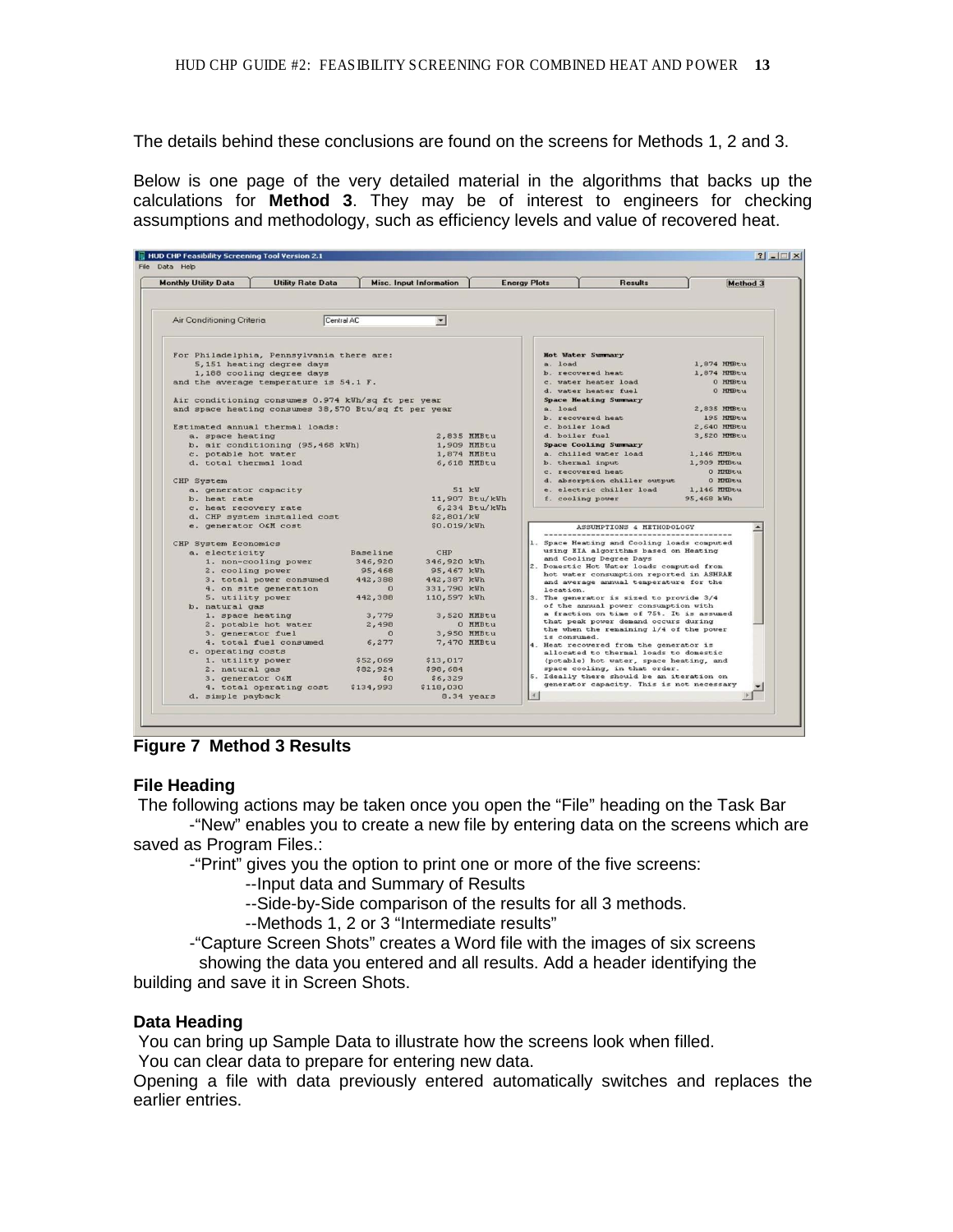### **Help Heading User's Manual**

The software contains a lengthy and detailed Help file that can be downloaded in the form of the "User's Manual". It explains the following:

-Getting Started Overview; Monthly Utility Data, Utility Rate Data, Energy Plots, Intermediate Information, Results. -Menu Bar File, Data and Help Menus -General Parameters Reciprocating Engine-Driven Generators; microturbine generators; gas turbine generators -Algorithms & Methodology for Methods 1, 2 and 3 -Additional Information on Building Loads Electric Loads, Space Heating and Hot Water Loads

### **Conclusions**

Users should bear in mind that the analysis performed by this program is adequate for a coarse screening to let building operators know whether or not they should consider CHP seriously. A short payback may fit the financing strategy for privately-owned properties. Public housing can finance such installations with energy performance contracting that can have a twenty-year term. Both may be affected by the availability of the ten percent investment tax credit. The calculations can be reviewed annually as utility costs and other economic factors change. Despite the payback calculated, some CHP developers may reach other conclusions. In any event, encouraging results are only a prelude to a more rigorous analysis to be performed by engineering professionals using much more detailed information on building heating and electricity loads and CHP equipment.

###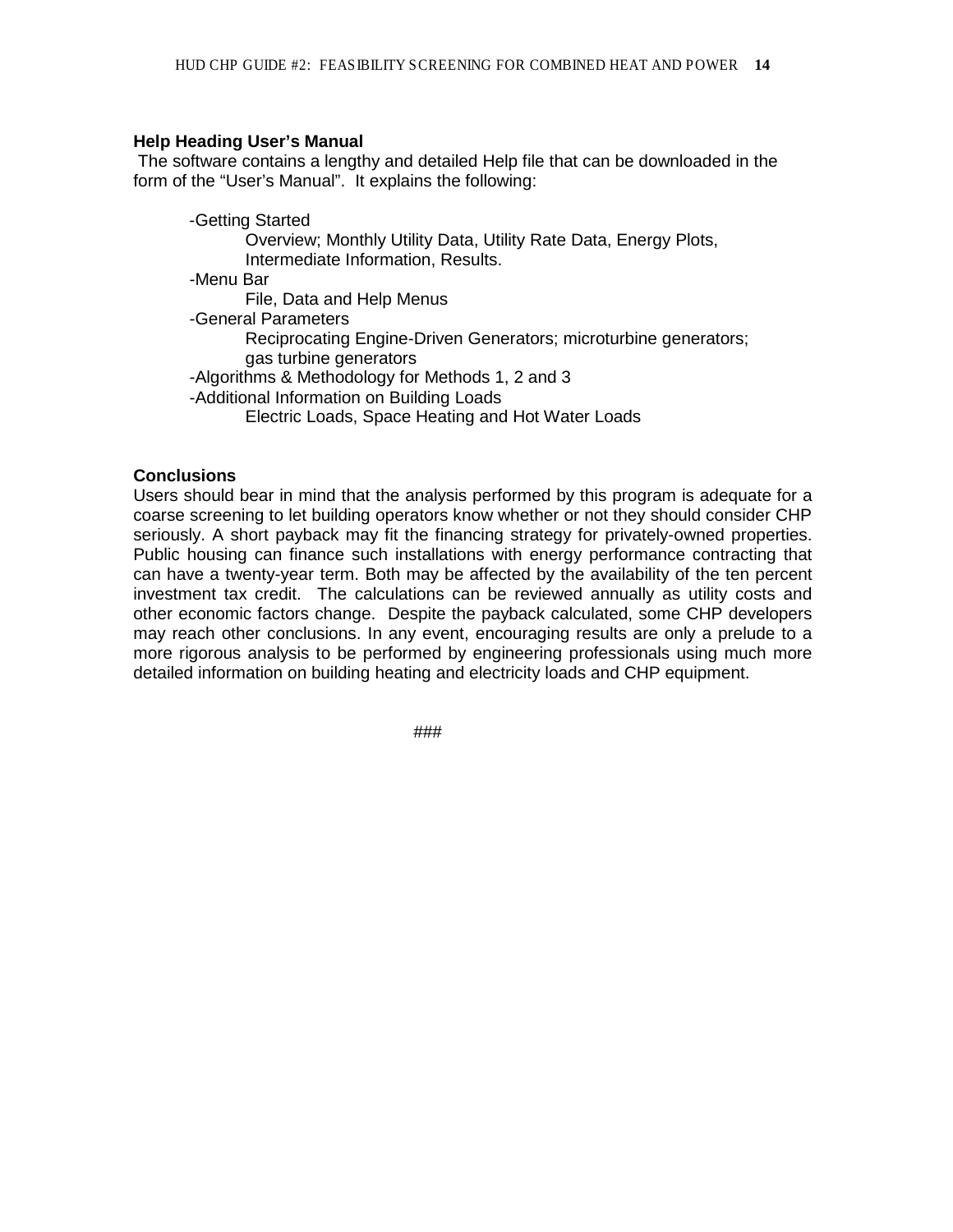# **Combined Heat and Power for Multifamily Housing: A Preliminary Checklist**

*Before running data through the HUD CHP Feasibility Screening Tool you should complete this checklist. Buildings with fewer than 80 units or "No" answers to Questions 11-14 indicate there may be obstacles to proceeding. You may seek advice from HUD or one of the other sources cited on pages 2 and 3 of the Guide.* 

| 1.  |                                                                                  |                                               |
|-----|----------------------------------------------------------------------------------|-----------------------------------------------|
| 2.  |                                                                                  |                                               |
| 3.  |                                                                                  |                                               |
| 4.  |                                                                                  |                                               |
| .5. |                                                                                  |                                               |
| 6.  |                                                                                  |                                               |
| 7.  |                                                                                  |                                               |
| 8.  | Number of dwelling units and occupants per building:____________________________ |                                               |
| 9.  | Square footage to be heated _________________________ and cooled _______________ |                                               |
|     | 10. Annual Total Utility Cost and Consumption:                                   |                                               |
|     |                                                                                  |                                               |
|     |                                                                                  |                                               |
|     |                                                                                  |                                               |
|     |                                                                                  |                                               |
|     |                                                                                  |                                               |
|     | 11. Natural gas is available.                                                    | $Yes$<br><u>No</u><br>( )                     |
|     | 12. Domestic Hot Water is centrally produced.                                    | $\left( \quad \right)$                        |
|     | 13. Electricity is master metered for each building                              | $( )$ $( )$                                   |
|     | 14. Space heating is centrally provided                                          | $\left( \begin{array}{c} \end{array} \right)$ |
|     | 15. "Spark Spread" is greater than \$12 MMBTU                                    | ( )                                           |
|     | [See the following page for calculations.]                                       |                                               |
|     |                                                                                  |                                               |

| <b>Comments:</b> |  |  |  |
|------------------|--|--|--|
|                  |  |  |  |
|                  |  |  |  |
|                  |  |  |  |
|                  |  |  |  |
|                  |  |  |  |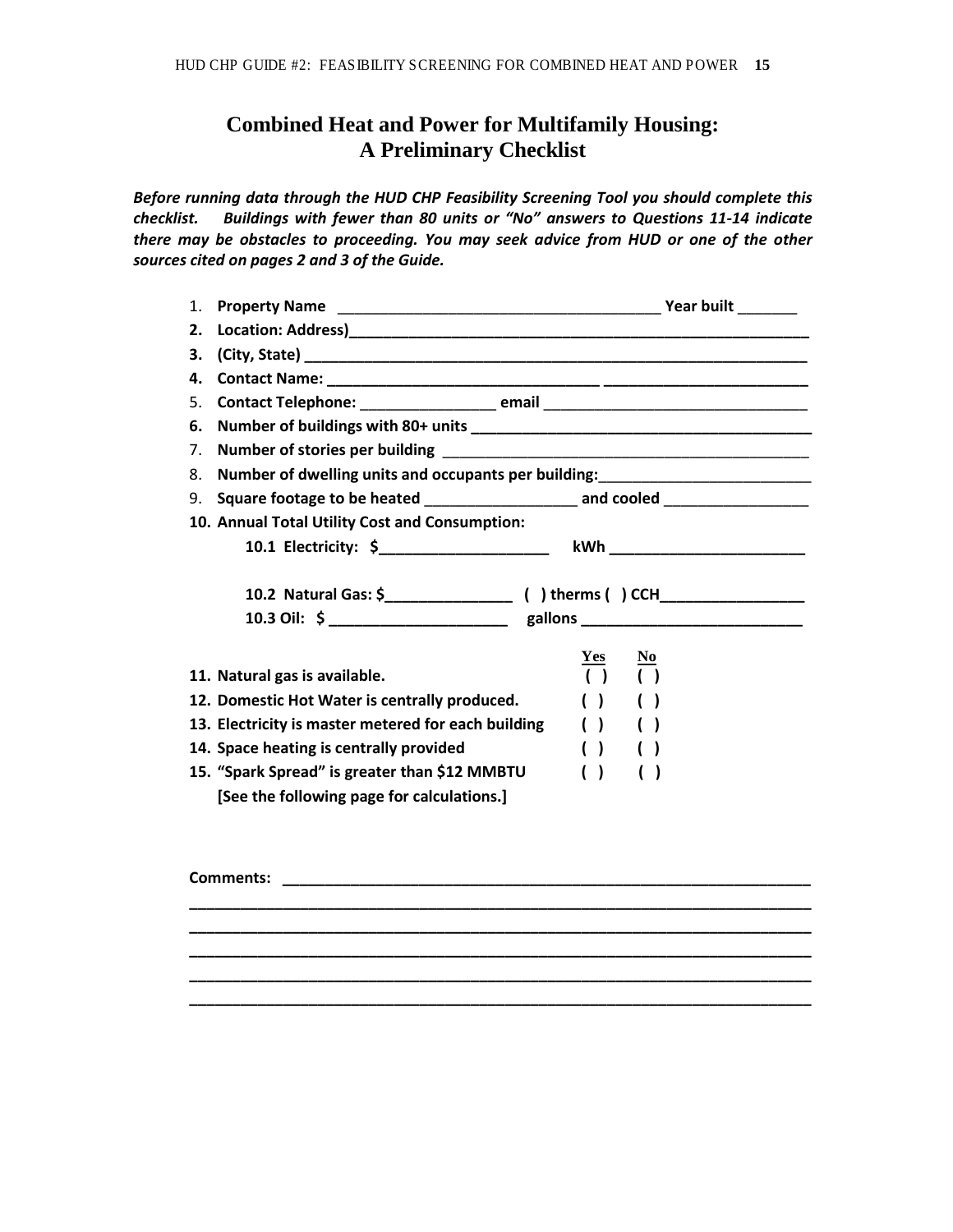#### **Is the "spark spread" sufficient?**

For a CHP system, spark spread is the difference between the cost of gas to produce power and heat on site and the reduced amount of electricity purchased from the grid. A common rule of thumb puts it at no less than \$12 per million Btus (MMBtu), but it can vary. Spark spread is highly dependent on the efficiency of conversion. It is expressed in terms of the maximum cost differential between electricity and fuel cost in dollars per MMBtu. What works in New York may not work in California.

A good format for calculating spark spread is found in the Midwest Regional Application Center "CHP Resource Guide".[5](#page-15-0)

For a quick way to calculate spark spread for a particular building, use the data that appears on Monthly Utility Cost screen once you have entered your 12 months of utility consumption and cost:

- A. *For electricity:* Multiply the Average Annual Electric Cost *(\$/kWh)* by 293 to convert to \$/MMBtu.
- B. *For gas:* Multiply average annual gas cost \$/therm by 10 to convert to /MMBTU.
- C. *To determine Spark Spread:* Subtract B from A.

**Is** the *"Spark Spread"* **>\$12/MMBtu?** If **Yes,** then CHP has the potential for favorable payback.

See the following page for MWRAC's worksheet Table 3-1 or these calculations.

<span id="page-15-0"></span> $5$  http://www.chpcentermw.org/pdfs/Resource Guide 10312005 Final Rev5.pdf

Table 3-1 Estimating "Spark Spread" is found in Section 3 of the "CHP Resource Guide" (page 39). Table 3-2 "Rules-of-Thumb for acceptable Average Annual Fuel Cost."